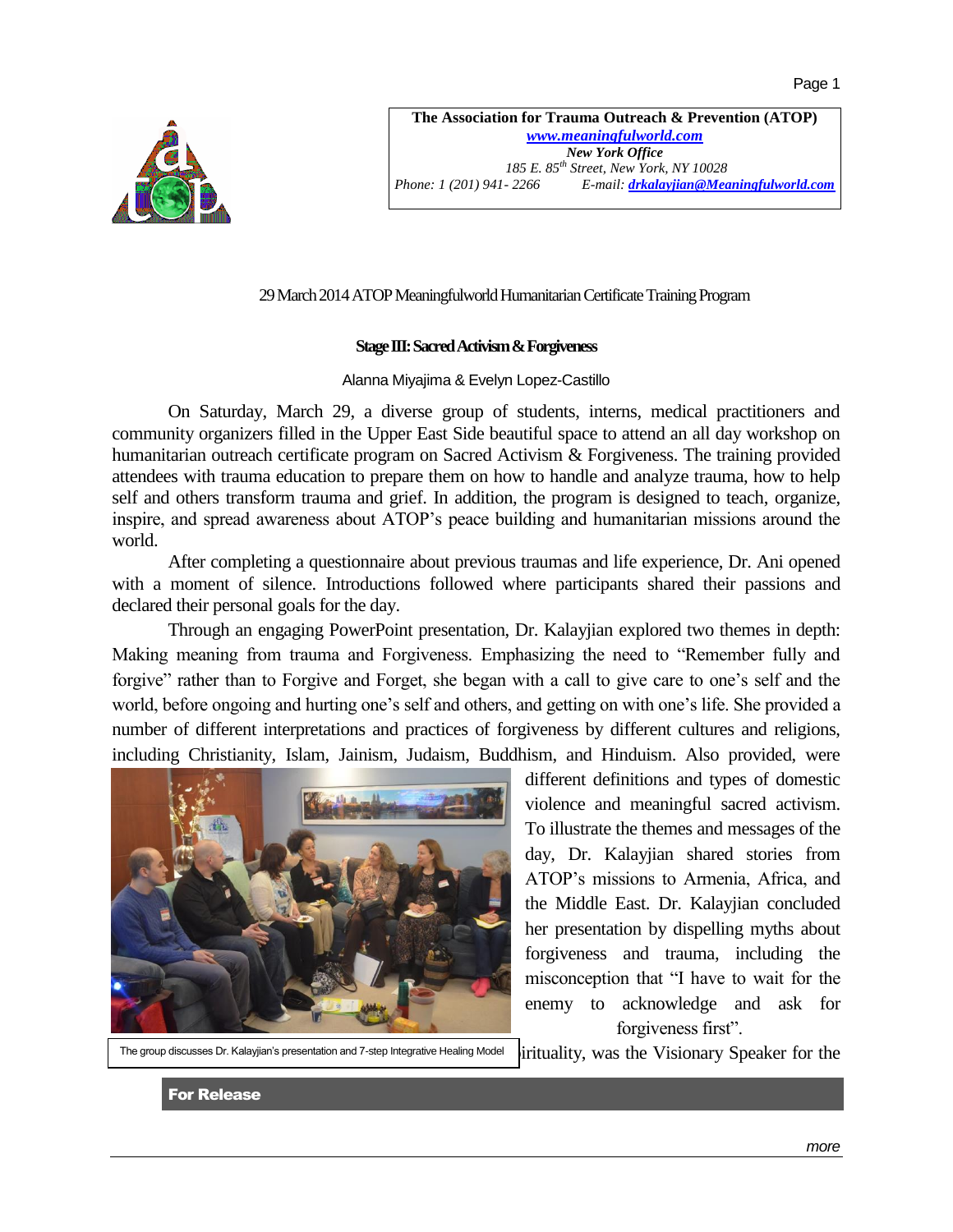day. James continued the theme of forgiveness for the day, providing his own definition of forgiveness: "Daring, bold surgery on the self righteousness embedded within avoidance, rumination and vengeance, so that we may reweave the painful memories into awareness, compassion and surrender." James further went on to say (in summary) "that in forgiveness we make allies of our darkness and friends of our brokenness, so that they become (as it were) angels at the gates of that paradise of assumed innocence, from which we have voluntarily exited, so that we may recreate a new social, philosophical ontology based upon sustainable relationships." Dr. Kalayjian expressed her appreciation by presenting James with a Certificate of Gratitude, a Medal of Celebration, and a meditation CD, *From War to Peace*.



Dr. Ani presents James Lawer with a certificate and medal honoring his work with ATOP and appreciating his spirit of forgiveness.

After an organic, healthy, homemade lunch prepared with love by Dr Ani, the group watched a short series of YouTube films chronicling ATOP's 2009 outreach mission in Sierra Leone. After the films, the group discussed and processed Dr. Kalayjian's signature *7-Step Integrative Healing Model.*

During group processing, where the 7 steps are applied therapeutically, three members shared a traumatic experience. Although specifics varied, each person touched upon the subject of family betrayal and loss. Group members actively listened and empathized with each person, giving them positive reinforcement. Group members were encouraged to ask open ended questions to help each sharer delve a little bit deeper into their current feelings and make meaning from their trauma. Meaningful connections were discovered between the three members, specifically the lessons gained from the traumatic experience of embracing and acting on their giving and receiving of love from family. Group members offered different sources of literature to help others continue to process and making meaning of their traumas. As for ecological sustainability, group members shared a variety of ways: recycling, composting, star gazing, watching sunsets and sunrises. The process was facilitated by two participants who will be graduating in June as Meaningfulworld Ambassadors.

The *7-Step Healing Model* is a Biopsychosocial & Eco-Spiritual Healing Model. The steps are (1) Assess Levels of Distress, Disagreement, or Conflict, (2) Encourage Expression of Feelings (3) Provide Empathy and Validation (4) Encourage Discovery and Expression of Meaning (5) Provide Information (6) Instill Eco-Centered Caring and (7) Demonstrate Body Breathing and Movement